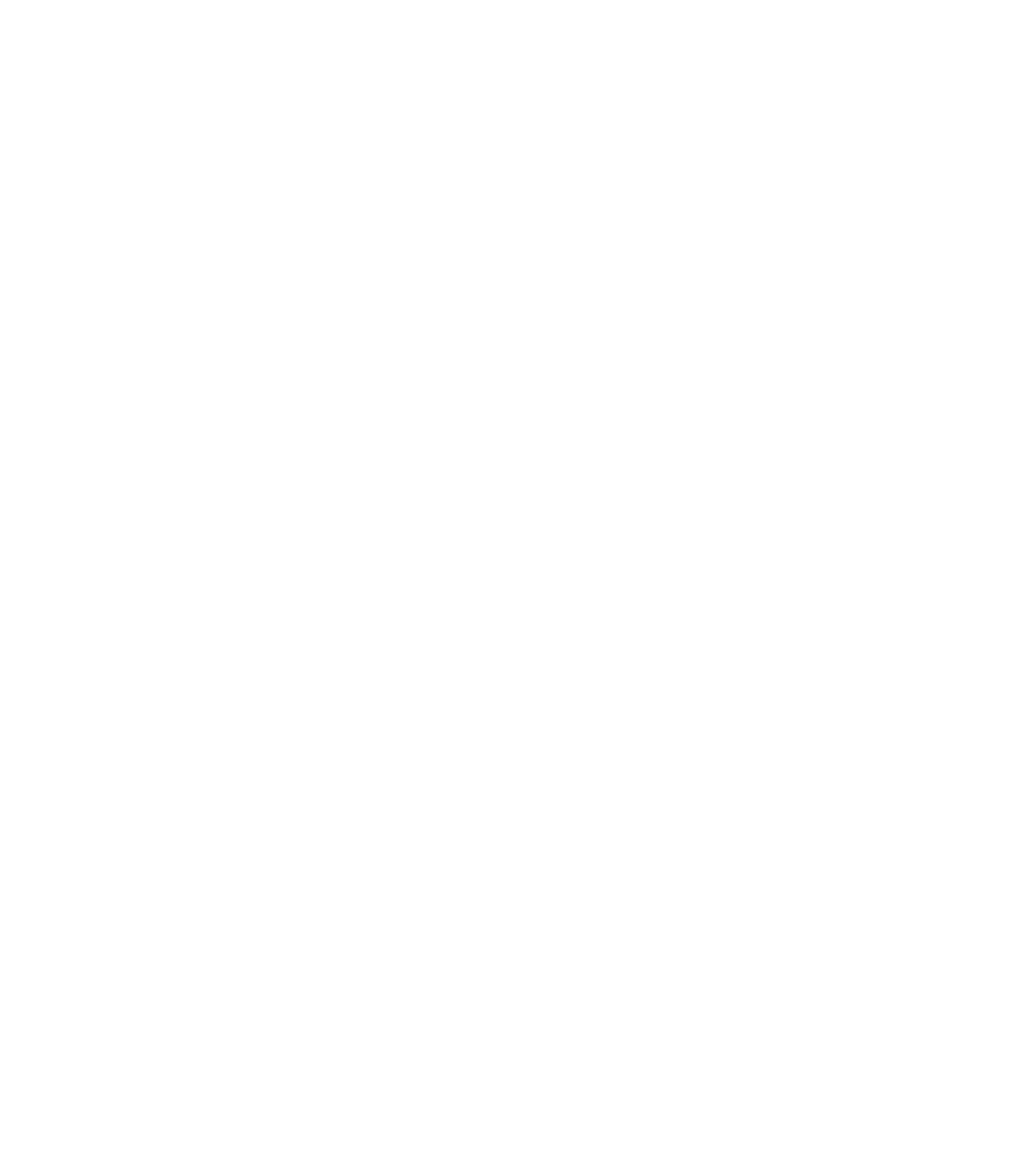# *NS9360 Development Board Reference*

**formerly** *NS9360 Jumpers and Components* **Part number/version: 90000678\_C Release date: March 2006 www.digi.com**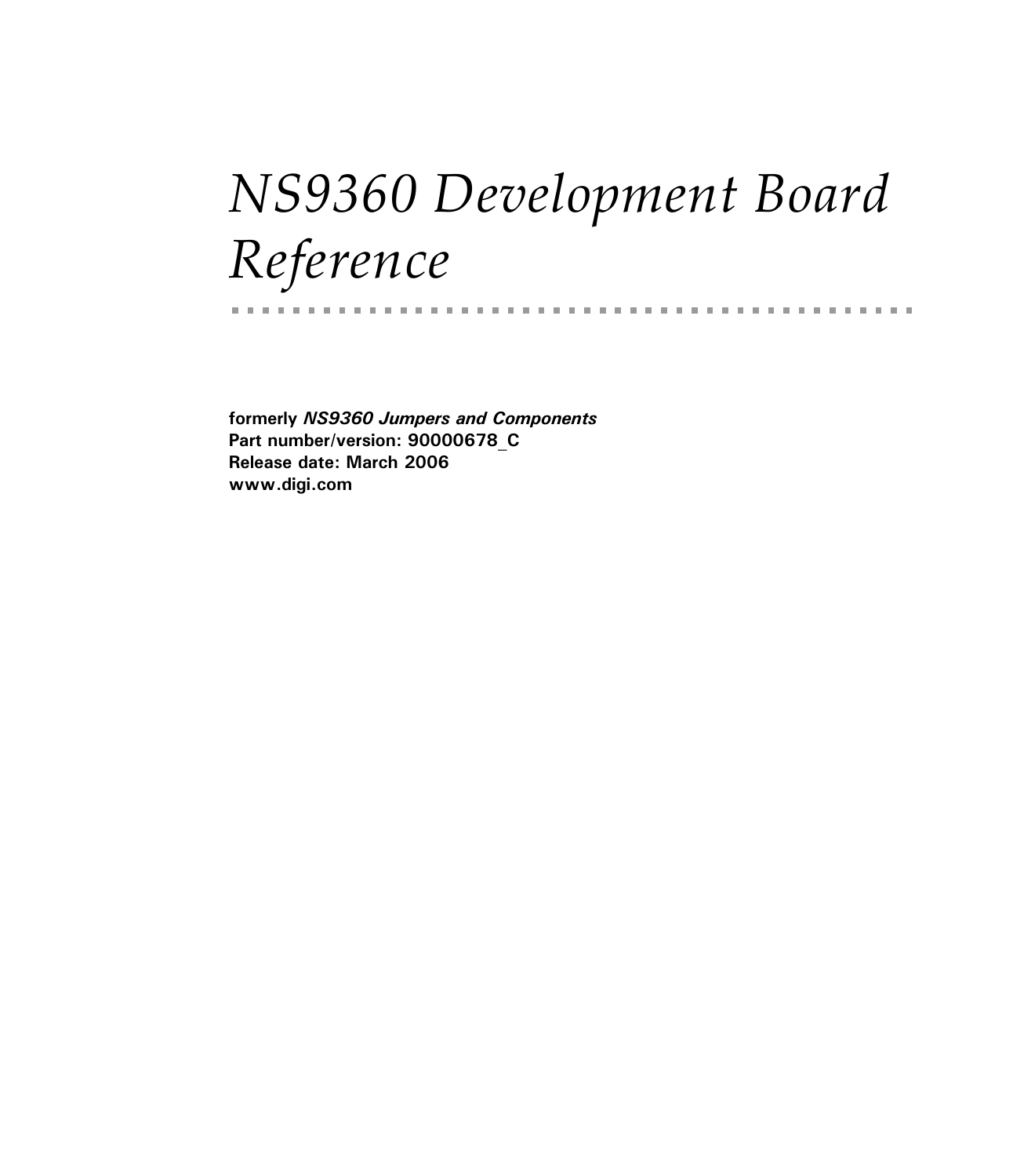©2005-2006 Digi International Inc. Printed in the United States of America. All rights reserved.

Digi, Digi International, the Digi logo, the Making Device Networking Easy logo, NetSilicon, a Digi International Company, NET+, NET+OS and NET+Works are trademarks or registered trademarks of Digi International, Inc. in the United States and other countries worldwide. All other trademarks are the property of their respective owners.

Information in this document is subject to change without notice and does not represent a committment on the part of Digi International.

Digi provides this document "as is," without warranty of any kind, either expressed or implied, including, but not limited to, the implied warranties of, fitness or merchantability for a particular purpose. Digi may make improvements and/or changes in this manual or in the product(s) and/or the program(s) described in this manual at any time.

This product could include technical inaccuracies or typographical errors. Changes are made periodically to the information herein; these changes may be incorporated in new editions of the publication.

**Digi International 11001 Bren Road East Minnetonka, MN 55343 U.S.A. United States: +1 877 912-3444 Other locations: +1 952 912-3444**

**www.digi.com/support/ www.digi.com**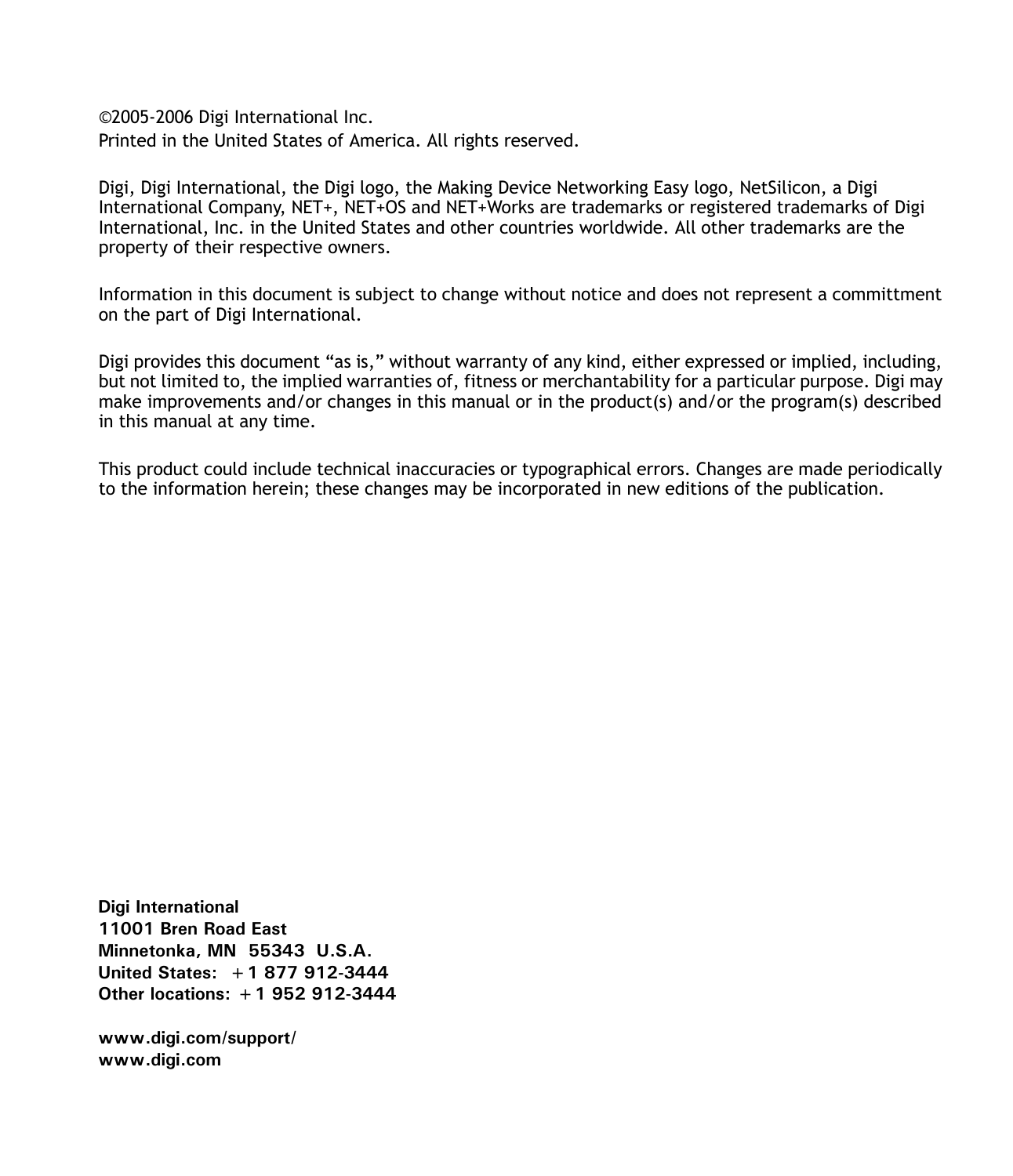## Contents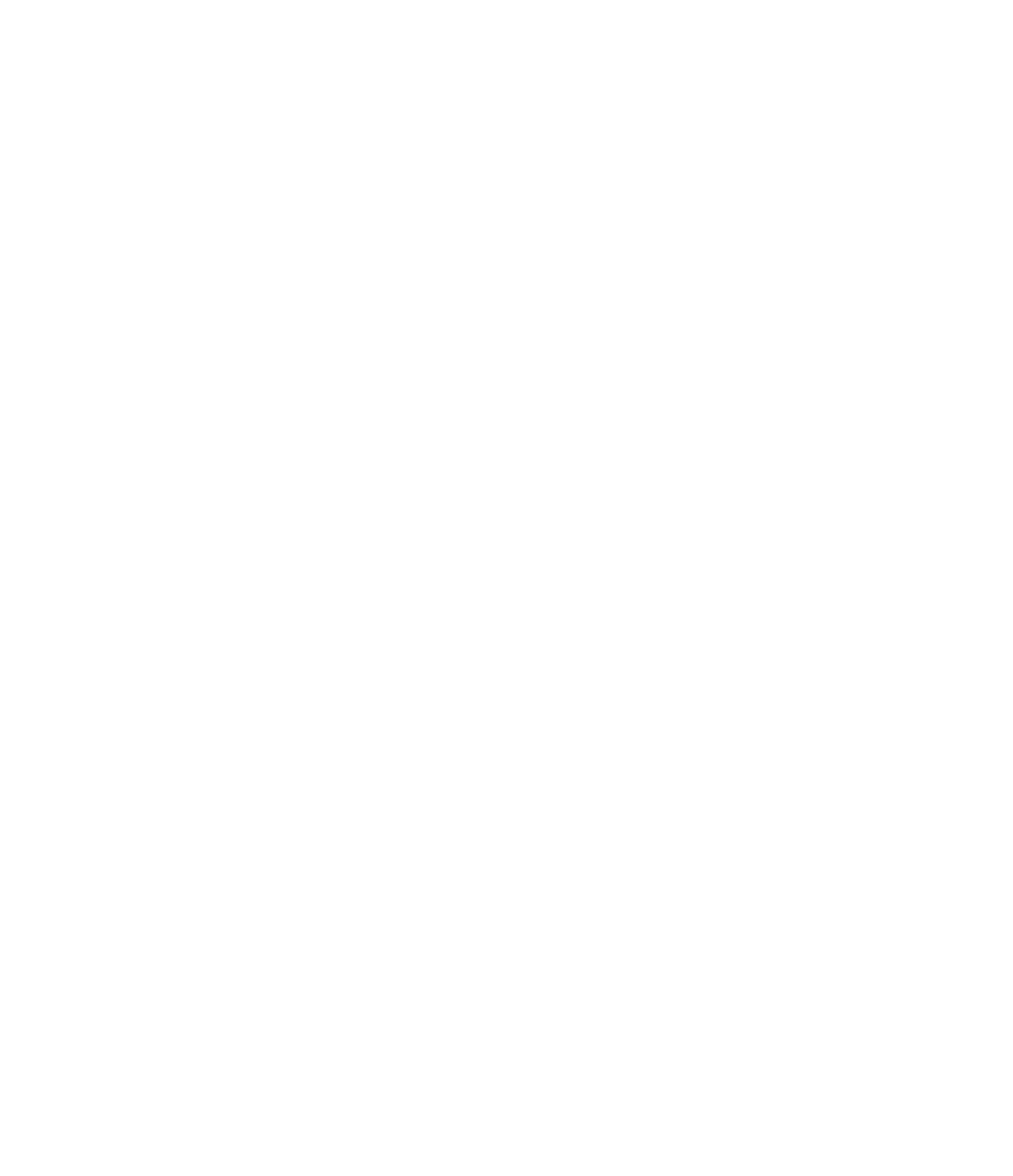## *Using This Guide*

 $\mathbf R$ eview this section for basic information about this guide, as well as for general support contact information.

## **About this guide**

This guide provides information about the jumpers, components, and configuration of the NS9360 development board. The NS9360, part of the NET+ARM line of SoC (System-on-Chip) products, supports any type of high bandwidth application in Intelligent Networked Devices.

The NET+ARM is part of the NET+Works integrated product family, which includes the NET+OS network software suite.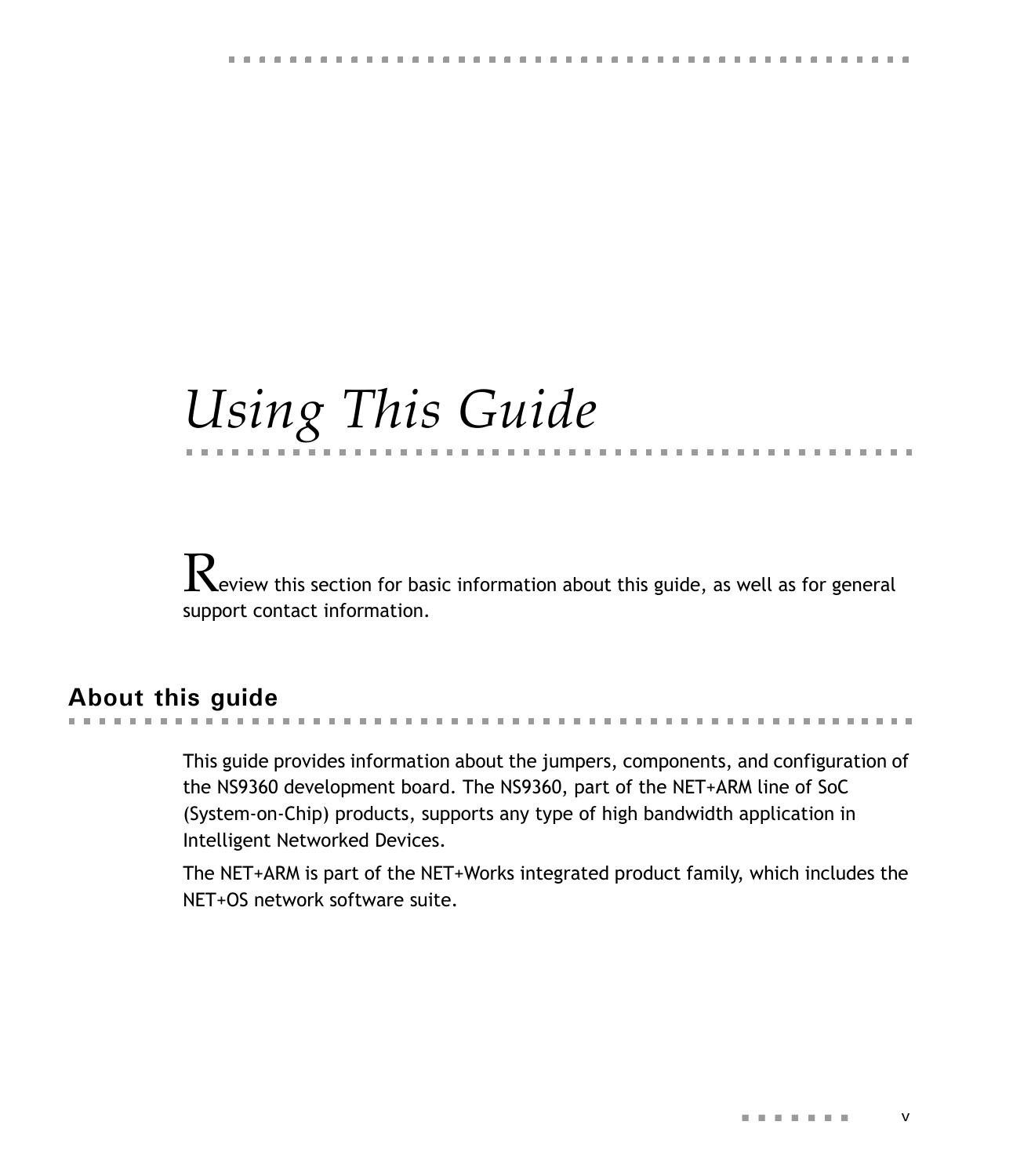## **Who should read this guide**

This guide is for hardware developers, system software developers, and application programmers who want to use the NS9360 for development.

To complete the tasks described in this guide, you must:

- **If** Understand the basics of hardware and software design, operating systems, and microprocessor design.
- **Understand the NS9360 architecture.**

## **What's in this guide**

The *NS9360 Development Board Reference* (formerly *Jumpers and Components*) describes the use and configuration of the NS9360 development board.

## **Conventions used in this guide**

This table describes the typographic conventions that may be used in this guide:

| This convention       | Is used for                                                                                                                                  |
|-----------------------|----------------------------------------------------------------------------------------------------------------------------------------------|
| <i>italic</i> type    | Emphasis, new terms, variables, and document titles.                                                                                         |
| bold, sans serif type | Menu commands, dialog box components, and other items<br>that appear on-screen.                                                              |
|                       | Select <b>Menu</b> $\rightarrow$ <b>option</b> Menu commands. The first word is the menu name; the<br>words that follow are menu selections. |
| monospaced type       | Filenames, pathnames, and code examples.                                                                                                     |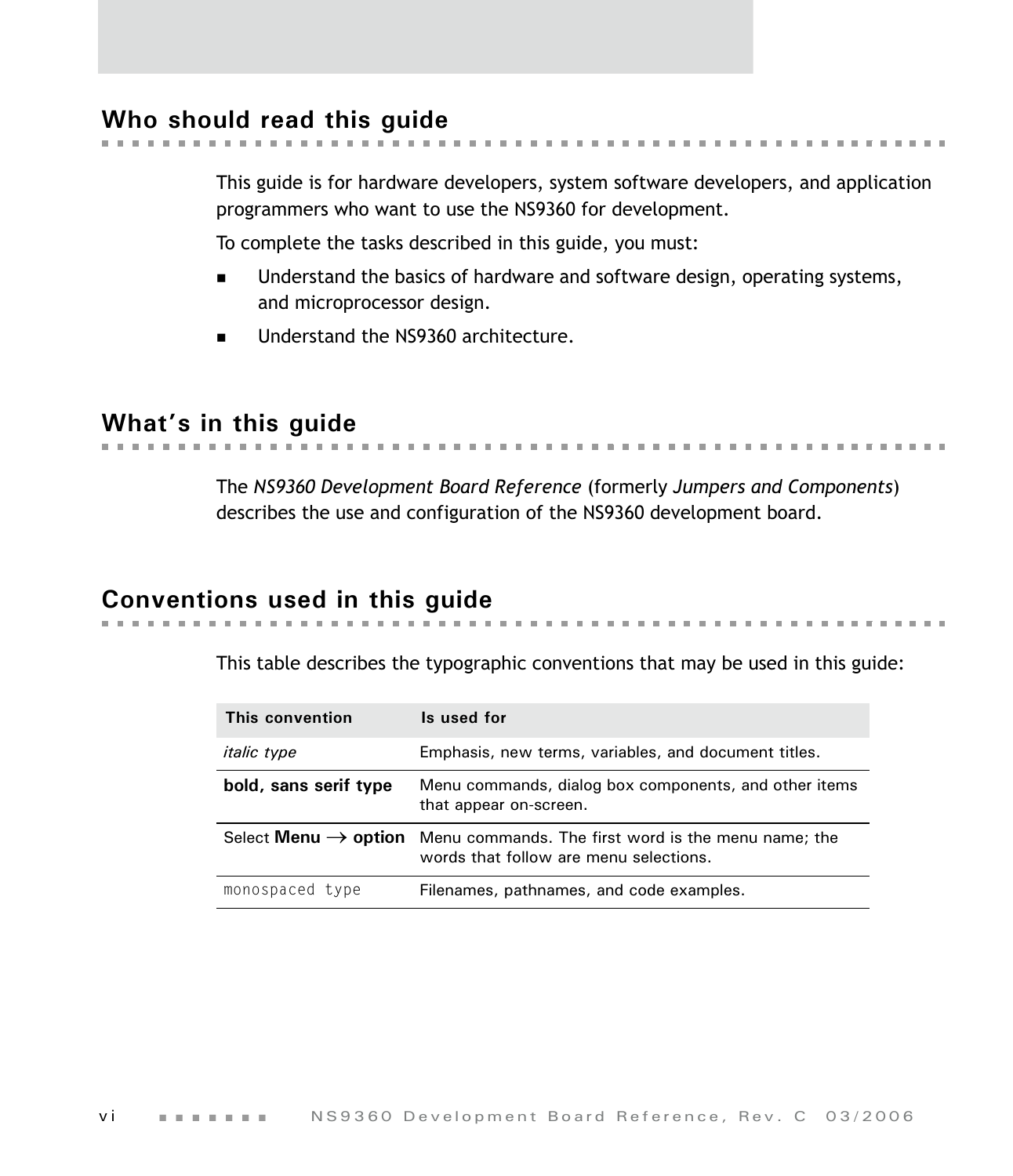. . . . . . . . . . . . . . . . . .

. . . . . . . . . . . . . . . .

## **Related documentation**

- - For information on the chip you are using, see the *NS9360 Hardware Reference.*
	- For NS9360 schematics and BOM, review the documentation CD-ROM that came with your development kit.
	- See the NET+OS software documentation for information appropriate to the chip you are using.

## **Documentation updates**

Digi occasionally provides documentation updates on the Web site.

Be aware that if you see differences between the documentation you received in your NET+Works package and the documentation on the Web site, the Web site content is the latest version.

. . . . . . . . . . . .

## **Customer support**

To get help with a question or technical problem with this product, or to make comments and recommendations about our products or documentation, use the contact information listed in this table:

| For               | <b>Contact information</b>                                                                                   |
|-------------------|--------------------------------------------------------------------------------------------------------------|
| Technical support | United States: +1 877 912-3444<br>Other locations: $+1$ 952 912-3444<br>www.digi.com/support<br>www.digi.com |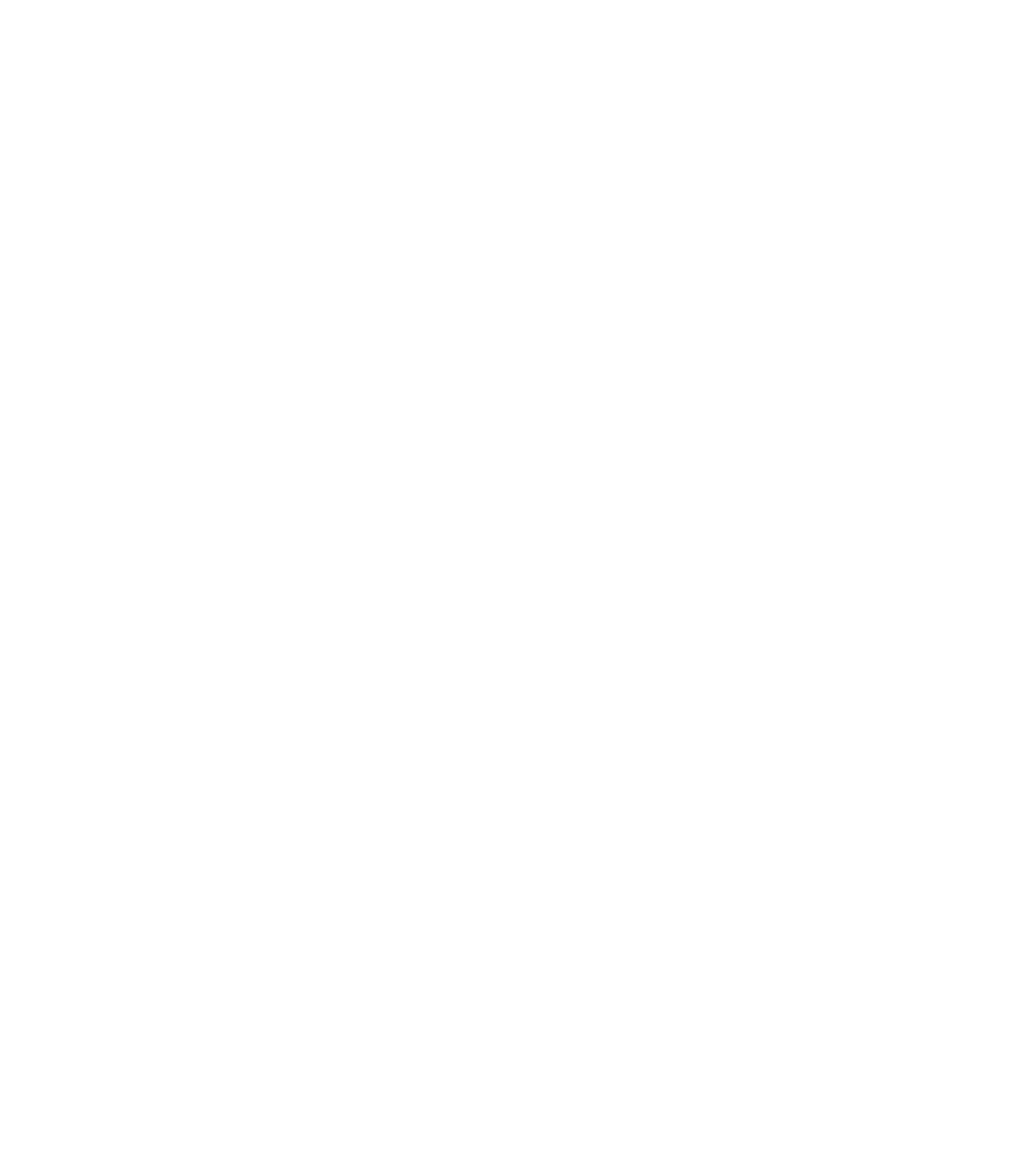## <span id="page-10-0"></span>*NS9360 Development Board Reference* 化电子电子电子

The *NS9360 Development Board Reference* (formerly *Jumpers and Components*) describes the jumpers, connectors, and switches for the NS9360 development board.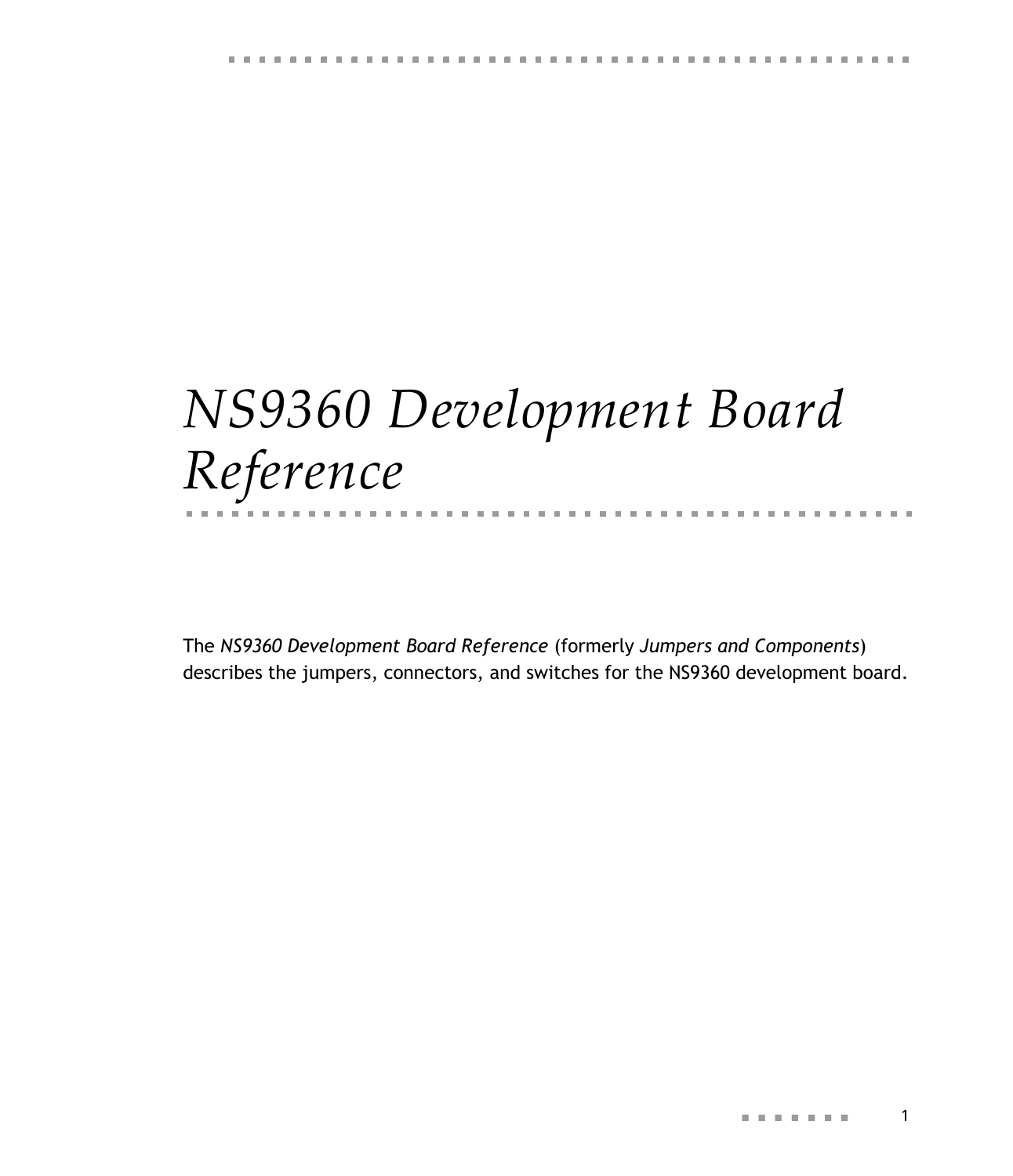## <span id="page-11-0"></span>**NS9360 development board**

This image shows the NS9360 development board. Jumper blocks are labeled JP1-JP4 and JMP2. Connectors are labeled J2, P1, and P5-P7. Switches are labeled SW1-SW3.



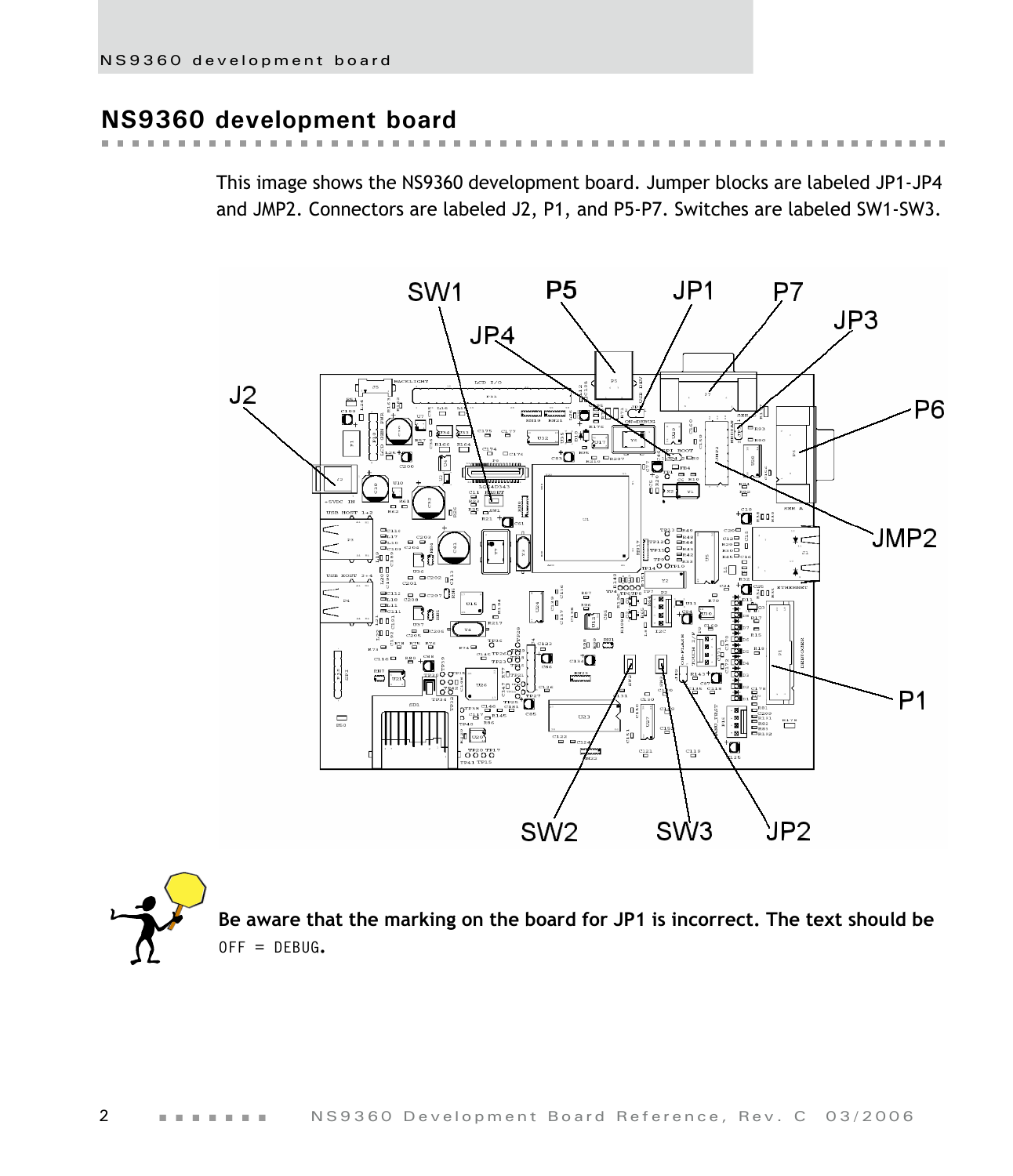## <span id="page-12-0"></span>**Jumper blocks**

This table describes the jumpers in the NS9360 development board.

| Jumper block description | Pin                                                 | <b>Pin description</b>                                                                                                                                                                                   |
|--------------------------|-----------------------------------------------------|----------------------------------------------------------------------------------------------------------------------------------------------------------------------------------------------------------|
| JP1: 2-pin jumper block  | $1 + 2$                                             | Production mode.<br>$\blacksquare$<br>No jumper: debug mode (default)<br>For the JTAG to operate, the board must be in<br>debug mode. JP1 text on the board is incorrect; it<br>should read OFF = DEBUG. |
| JP2: 2-pin jumper block  | $1 + 2$                                             | Flash enable (default).<br>$\blacksquare$<br>No jumper: flash disable.<br>п                                                                                                                              |
| JP3: 2-pin jumper block  | $1 + 2$                                             | Big endian (default).<br>■<br>No jumper: little endian.<br>■                                                                                                                                             |
| JP4: 2-pin jumper block  | $1 + 2$                                             | Boot from SPI ROM.<br>$\blacksquare$<br>No jumper: boot from flash ROM (default).                                                                                                                        |
| JMP2: 8x3 jumper block   | See the four function settings in the next section. |                                                                                                                                                                                                          |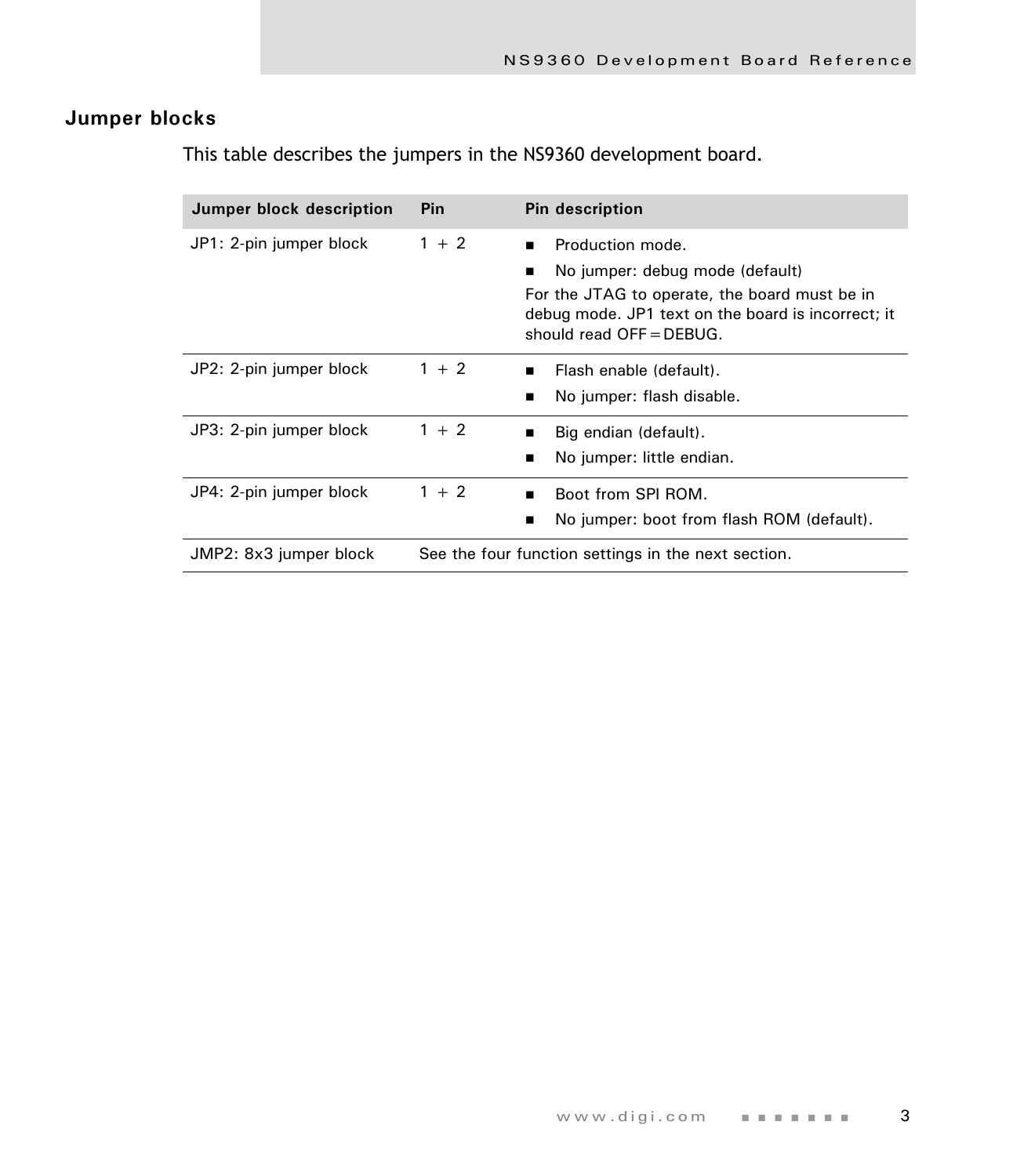

#### **JMP2 jumper block pins and function settings**

The large, rectangular blocks indicate the jumper pins; the small, square blocks indicate open pins.

- Use configuration A for compact flash and USB Device settings. Configuration A uses jumper pins C8 through C1 and B8 through B1.
- **Use configuration B (default) for serial port A and USB Device settings.** Configuration B uses jumper pins C8 through C6, B8 through B1, and A5 through A1.
- Use configuration C for compact flash and serial port D settings. Configuration C uses jumper pins C5 through C1, B8 through B1, and A8 through A6.
- Use configuration D for serial port A and serial port D settings. Configuration D uses jumper pins B8 through B1 and A8 through A1.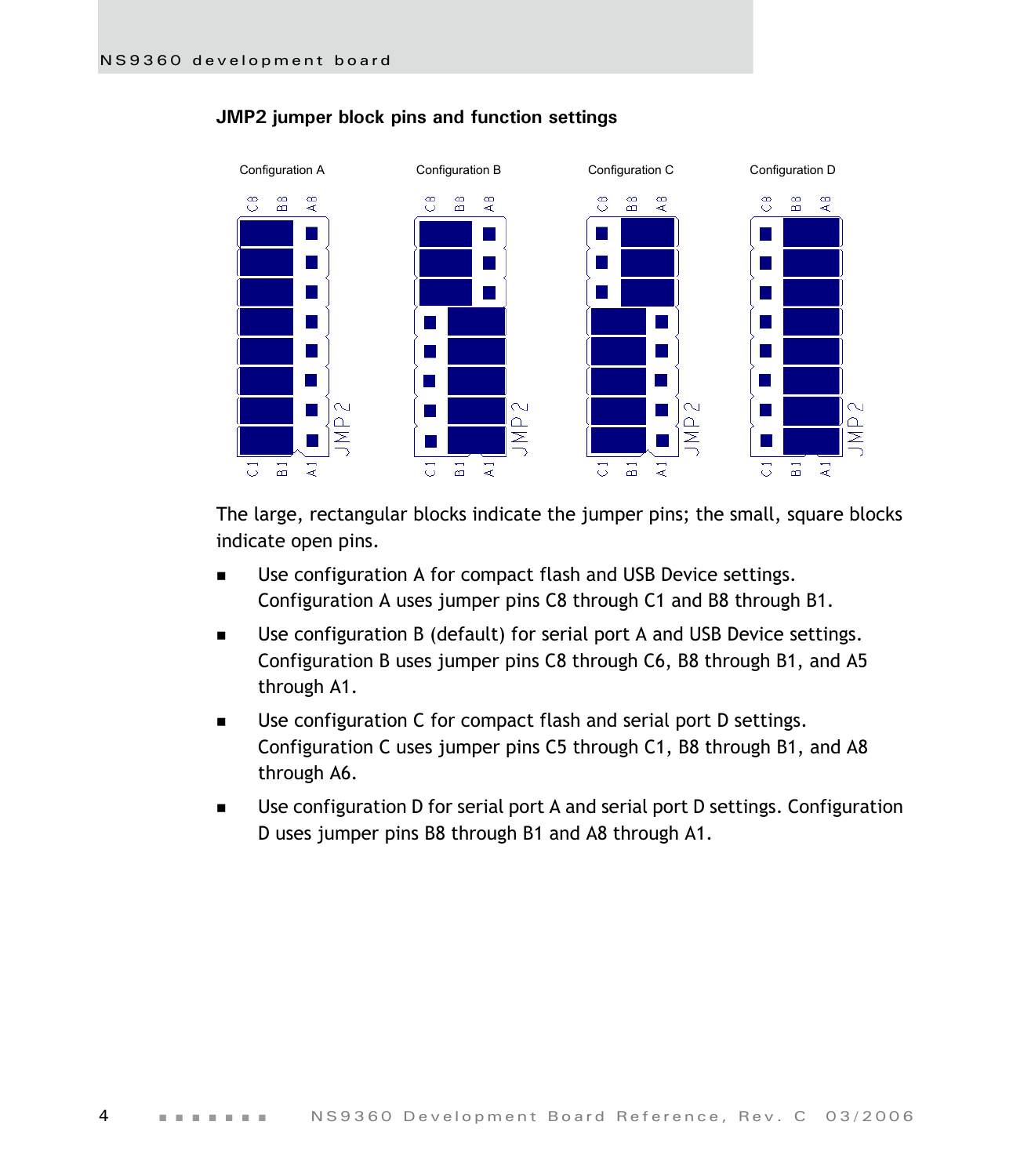### <span id="page-14-0"></span>**Connector blocks**

This table describes the connectors in the NS9360 development board.

| <b>Connector block</b>        | <b>Description</b>                              |                                  |  |
|-------------------------------|-------------------------------------------------|----------------------------------|--|
| J2: DC power jack             | $\blacksquare$                                  | External power supply 5VDC@3.0A  |  |
|                               | $\blacksquare$                                  | Barrel connector, 5.5mm center + |  |
| P1: 10x2 four wall header     | Connect to debugger                             |                                  |  |
| P5: USB type B connector      | USB device port                                 |                                  |  |
| P6: DB9 right angle connector | Serial port A: full modem port                  |                                  |  |
|                               | P6 pin number                                   | RS232 signal name                |  |
|                               | 1                                               | <b>DCD</b>                       |  |
|                               | $\overline{2}$                                  | <b>RXD</b>                       |  |
|                               | 3                                               | <b>TXD</b>                       |  |
|                               | 4                                               | <b>DTR</b>                       |  |
|                               | 5                                               | <b>GND</b>                       |  |
|                               | 6                                               | <b>DSR</b>                       |  |
|                               | 7                                               | <b>RTS</b>                       |  |
|                               | 8                                               | <b>CTS</b>                       |  |
|                               | 9                                               | <b>RI</b>                        |  |
|                               | Shell                                           | Chassis ground                   |  |
| P7: DB9 right angle connector | Serial port D: data in/out and handshake in/out |                                  |  |
|                               | P7 pin number                                   | RS232 signal name                |  |
|                               | 1                                               |                                  |  |
|                               | $\overline{2}$                                  | <b>RXD</b>                       |  |
|                               | 3                                               | <b>TXD</b>                       |  |
|                               | 4                                               |                                  |  |
|                               | 5                                               | <b>GND</b>                       |  |
|                               | 6                                               |                                  |  |
|                               | 7                                               | <b>RTS</b>                       |  |
|                               | 8                                               | <b>CTS</b>                       |  |
|                               | 9                                               |                                  |  |
|                               | Shell                                           | Chassis ground                   |  |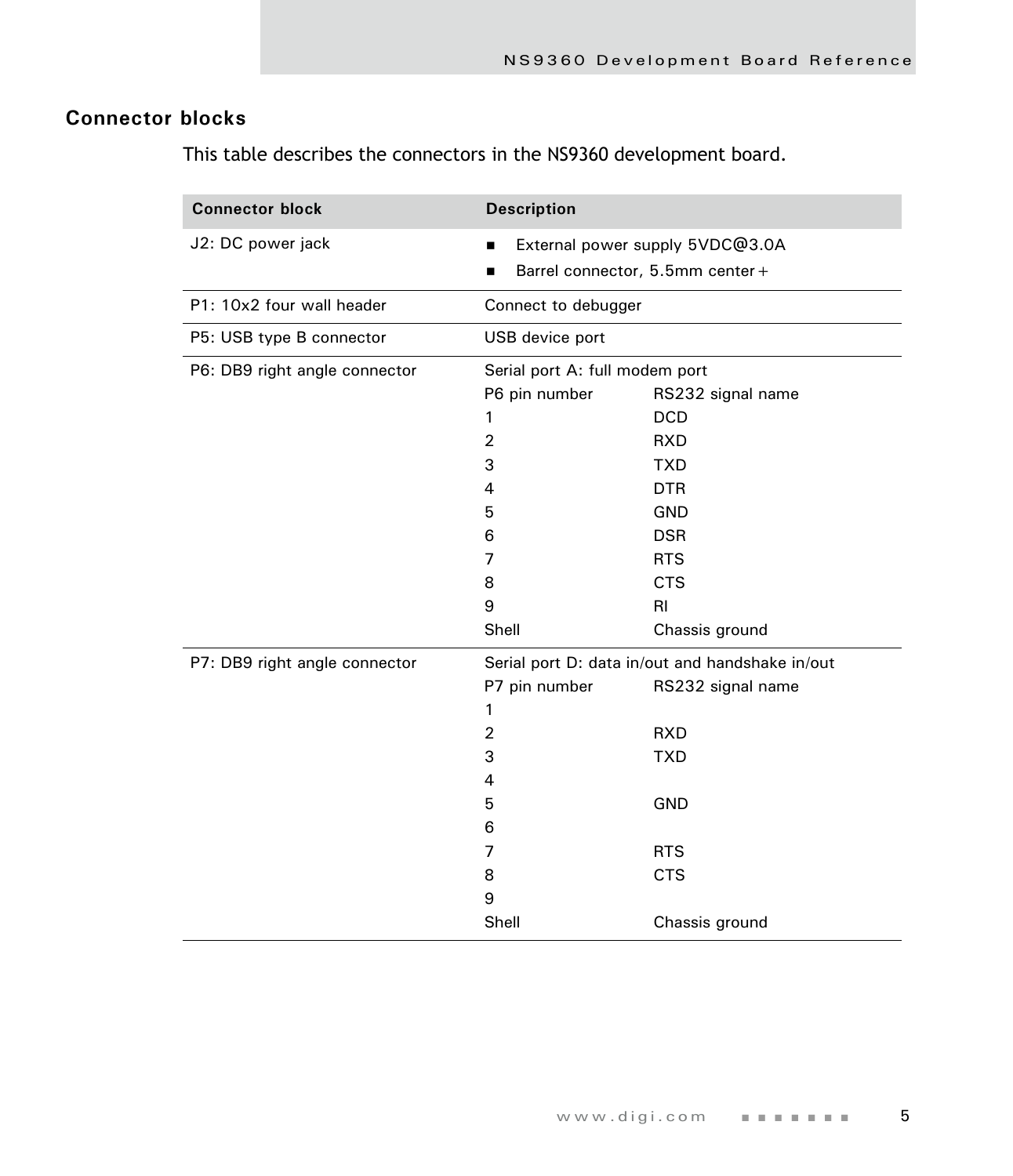### <span id="page-15-0"></span>**Switches**

This table describes the switches used in the NS9360 development board.

| <b>Switch</b>    | <b>Description</b>                                                                             |
|------------------|------------------------------------------------------------------------------------------------|
| SW1: Push button | Master reset switch<br>$\blacksquare$<br>Similar to a cold start. Resets the entire board.     |
| SW2: Push button | User switch 0<br>п.<br>Connected to an $I^2C$ expander and defined by the<br>code.             |
| SW3: Push button | User switch 1<br>$\blacksquare$<br>Connected to an $1^2C$ expander and defined by the<br>code. |

#### <span id="page-15-1"></span>**Schematics**

#### To see NS9360 schematics, go to this website:

http://www.digi.com/support/documentation/hwtoolkit\_ns9360schem.pdf